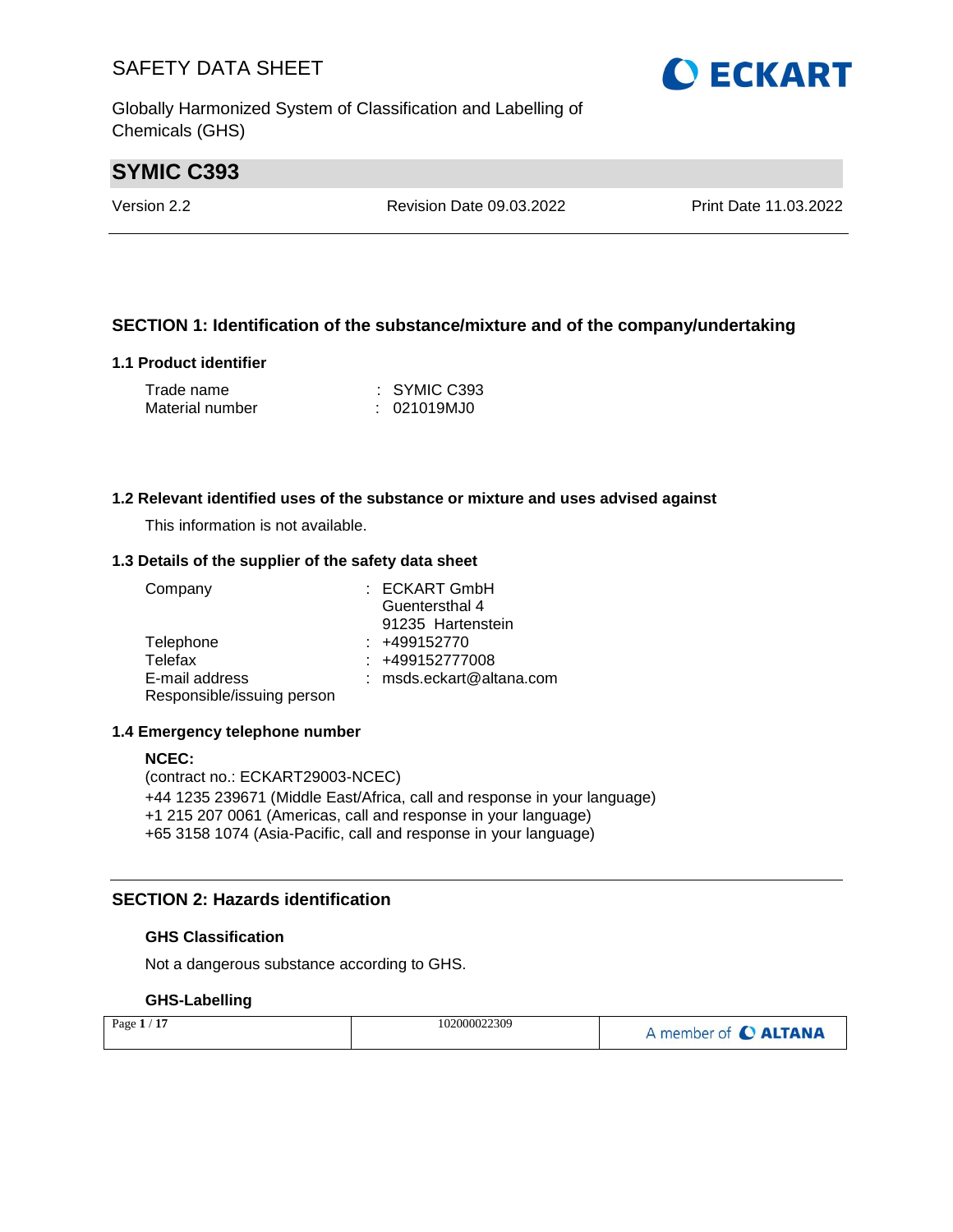Globally Harmonized System of Classification and Labelling of Chemicals (GHS)



# **SYMIC C393**

Version 2.2 Revision Date 09.03.2022 Print Date 11.03.2022

Not a hazardous substance or mixture according to the Globally Harmonised System (GHS).

**Hazardous components which must be listed on the label**

#### **SECTION 3: Composition/information on ingredients**

Substance No. **:** :

#### **Hazardous components**

| Chemical name    | CAS-No.<br>EINECS-No.   | Classification and<br>labelling | Concentration[%] |
|------------------|-------------------------|---------------------------------|------------------|
| titanium dioxide | 13463-67-7<br>236-675-5 | Acute Tox.:5:H333               | $50 - 100$       |

For the full text of the H-Statements mentioned in this Section, see Section 16.

#### **SECTION 4: First aid measures**

#### **4.1 Description of first aid measures**

| General advice          | : Do not leave the victim unattended.                                                                                                 |  |
|-------------------------|---------------------------------------------------------------------------------------------------------------------------------------|--|
| If inhaled              | If unconscious, place in recovery position and seek medical<br>advice.<br>If symptoms persist, call a physician.                      |  |
| In case of skin contact | : Wash off with soap and water.                                                                                                       |  |
| In case of eye contact  | : Remove contact lenses.<br>If eye irritation persists, consult a specialist.                                                         |  |
| If swallowed            | : Keep respiratory tract clear.<br>Do not give milk or alcoholic beverages.<br>Never give anything by mouth to an unconscious person. |  |
| Page 2 / 17             | 102000022309<br>A member of <b>C ALTANA</b>                                                                                           |  |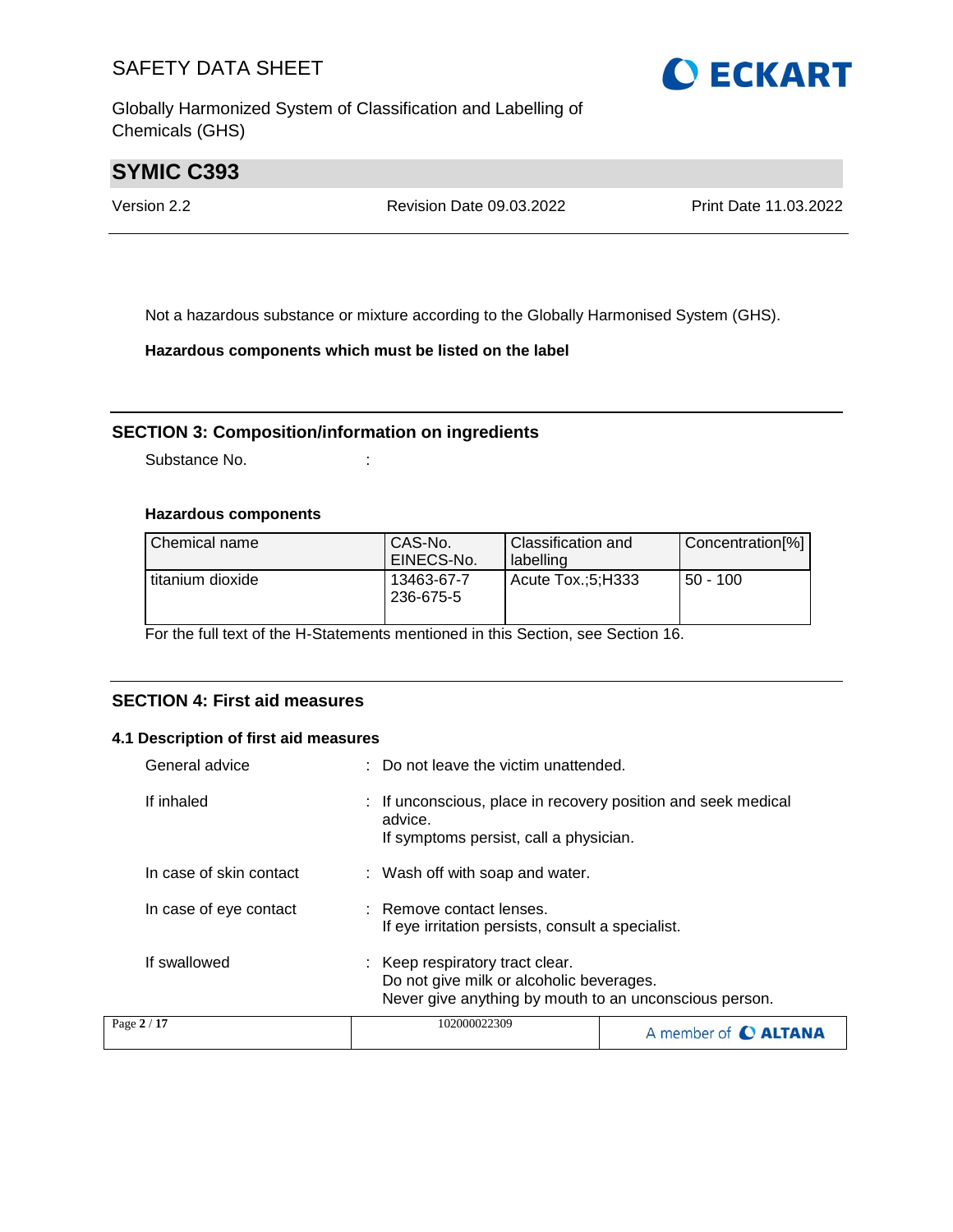Globally Harmonized System of Classification and Labelling of Chemicals (GHS)

# **O ECKART**

# **SYMIC C393**

Version 2.2 Revision Date 09.03.2022 Print Date 11.03.2022

If symptoms persist, call a physician.

#### **4.2 Most important symptoms and effects, both acute and delayed**

This information is not available.

#### **4.3 Indication of any immediate medical attention and special treatment needed**

This information is not available.

#### **SECTION 5: Firefighting measures**

#### **5.1 Extinguishing media**

Suitable extinguishing media : Foam, Carbon dioxide (CO2), ABC powder

#### **5.2 Special hazards arising from the substance or mixture**

This information is not available.

#### **5.3 Advice for firefighters**

| Special protective equipment<br>for firefighters | ÷ | Wear self-contained breathing apparatus for firefighting if<br>necessary.                                                                              |
|--------------------------------------------------|---|--------------------------------------------------------------------------------------------------------------------------------------------------------|
| Further information                              |   | : Standard procedure for chemical fires. Use extinguishing<br>measures that are appropriate to local circumstances and the<br>surrounding environment. |

#### **SECTION 6: Accidental release measures**

#### **6.1 Personal precautions, protective equipment and emergency procedures**

Personal precautions : Avoid dust formation.

#### **6.2 Environmental precautions**

| Environmental precautions | No special environmental precautions required. |                      |
|---------------------------|------------------------------------------------|----------------------|
| Page $3/17$               | 102000022309                                   | A member of C ALTANA |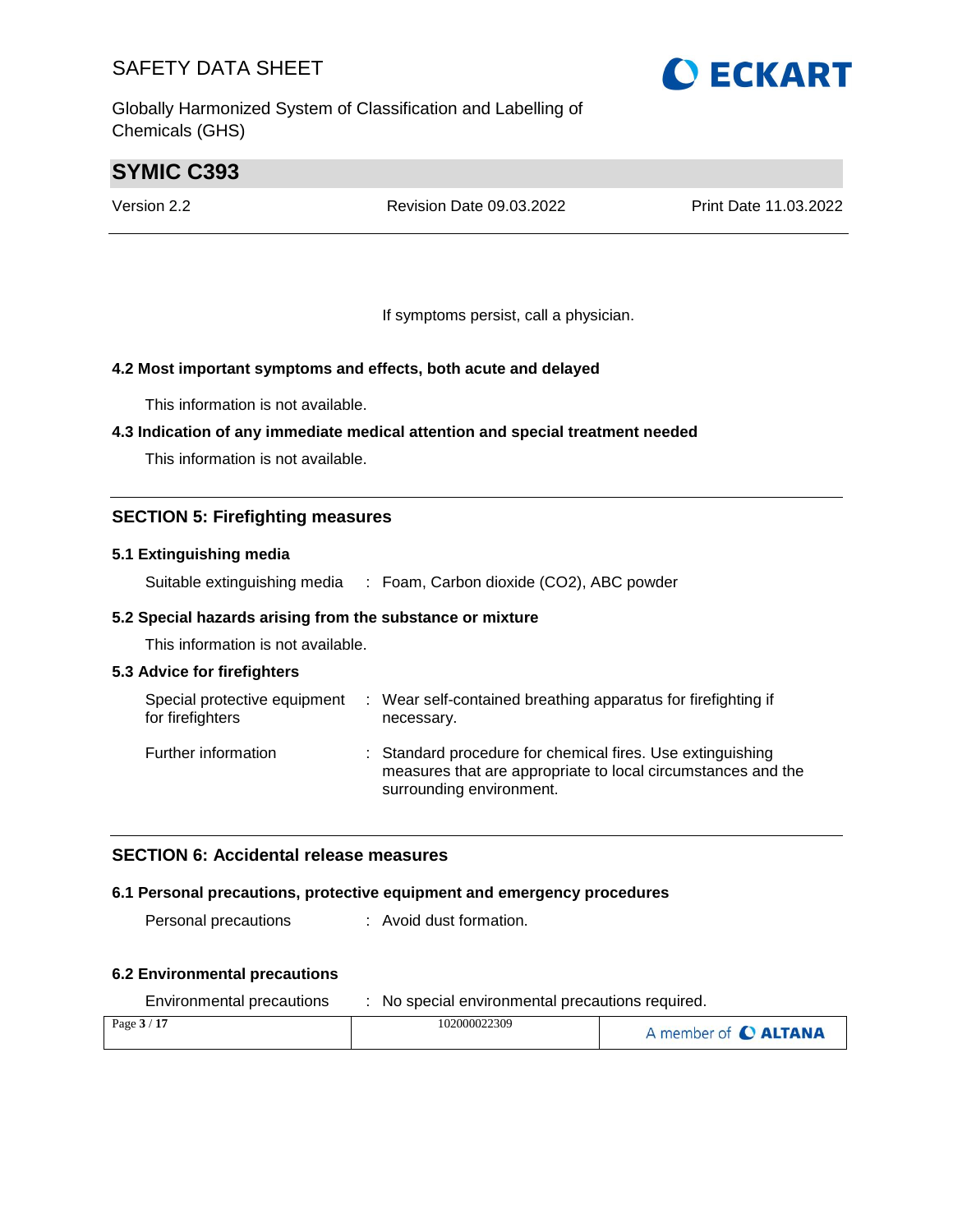Globally Harmonized System of Classification and Labelling of Chemicals (GHS)

# **SYMIC C393**

| Version 2.2 | Revision Date 09.03.2022 | <b>Print Date 11.03.2022</b> |
|-------------|--------------------------|------------------------------|
|             |                          |                              |

#### **6.3 Methods and materials for containment and cleaning up**

| Methods for cleaning up | : Pick up and arrange disposal without creating dust. |
|-------------------------|-------------------------------------------------------|
|                         | Sweep up and shovel.                                  |
|                         | Keep in suitable, closed containers for disposal.     |

#### **6.4 Reference to other sections**

This information is not available.

#### **SECTION 7: Handling and storage**

#### **7.1 Precautions for safe handling**

| Advice on safe handling                            | : For personal protection see section 8. Smoking, eating and<br>drinking should be prohibited in the application area. |
|----------------------------------------------------|------------------------------------------------------------------------------------------------------------------------|
| Advice on protection against<br>fire and explosion | : Provide appropriate exhaust ventilation at places where dust<br>is formed.                                           |
| Hygiene measures                                   | : General industrial hygiene practice.                                                                                 |

#### **7.2 Conditions for safe storage, including any incompatibilities**

| Requirements for storage<br>areas and containers | : Electrical installations / working materials must comply with<br>the technological safety standards. |
|--------------------------------------------------|--------------------------------------------------------------------------------------------------------|
| Advice on common storage                         | : No materials to be especially mentioned.                                                             |
| Other data                                       | : Keep in a dry place. No decomposition if stored and applied<br>as directed.                          |

#### **7.3 Specific end use(s)**

This information is not available.

| Page $4/17$ | 102000022309 | A member of C ALTANA |
|-------------|--------------|----------------------|
|             |              |                      |

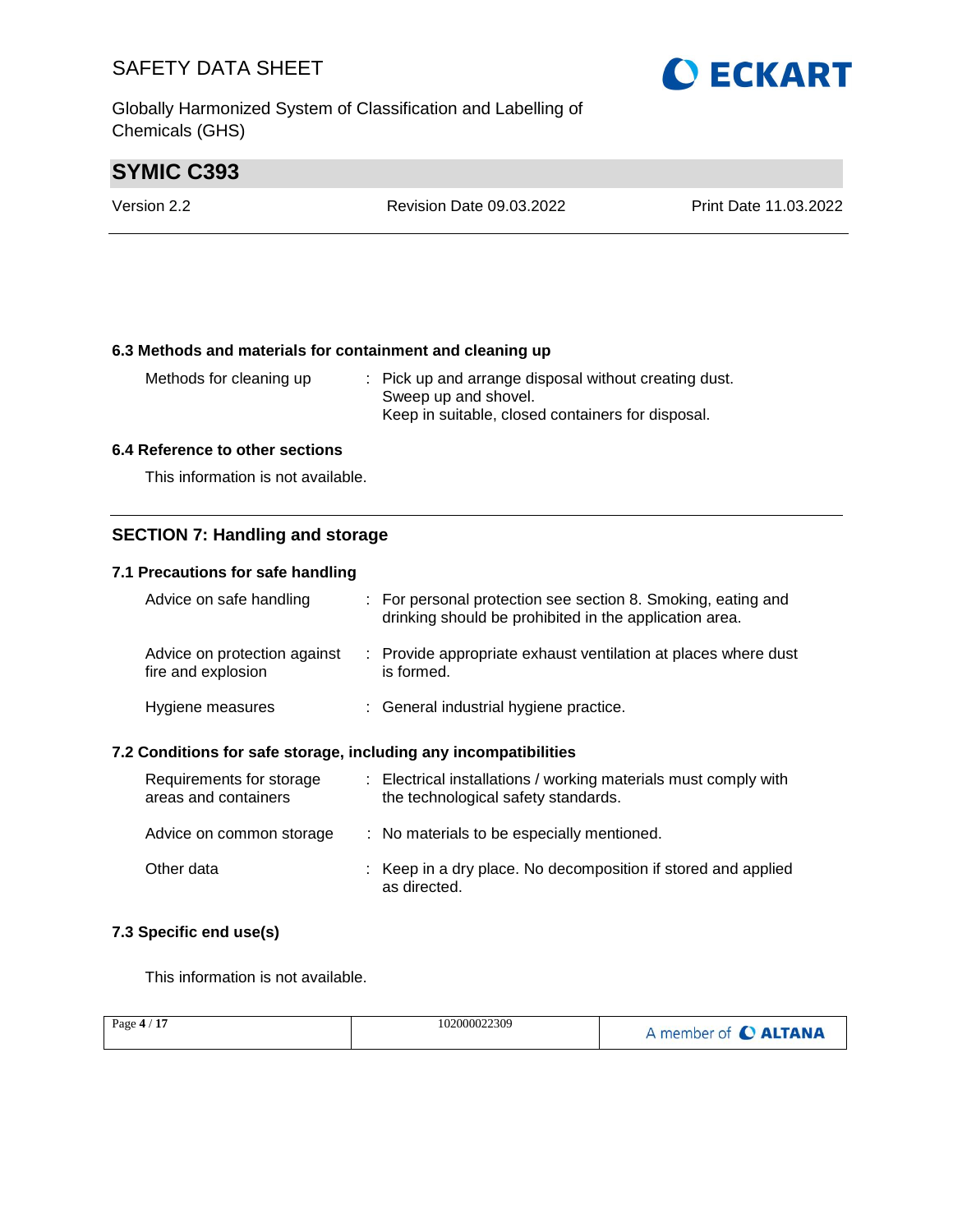Globally Harmonized System of Classification and Labelling of Chemicals (GHS)

# **SYMIC C393**

Version 2.2 Revision Date 09.03.2022 Print Date 11.03.2022

#### **SECTION 8: Exposure controls/personal protection**

#### **8.1 Control parameters**

#### **Germany:**

| Components                                                                                                                                                                                                                                                                                                                                                                                                                 | $CAS-N0$ .                  | Value type<br>(Form of<br>exposure) | Control<br>parameters                                                                                                              | Update     | Basis       |
|----------------------------------------------------------------------------------------------------------------------------------------------------------------------------------------------------------------------------------------------------------------------------------------------------------------------------------------------------------------------------------------------------------------------------|-----------------------------|-------------------------------------|------------------------------------------------------------------------------------------------------------------------------------|------------|-------------|
| titanium<br>dioxide                                                                                                                                                                                                                                                                                                                                                                                                        | 13463-67-<br>$\overline{7}$ | AGW (Inhalable<br>fraction)         | 10 mg/m3                                                                                                                           | 2014-04-02 | DE TRGS 900 |
| Peak-limit: excursion<br>factor (category)                                                                                                                                                                                                                                                                                                                                                                                 |                             | 2; (II)                             |                                                                                                                                    |            |             |
| titanium<br>dioxide                                                                                                                                                                                                                                                                                                                                                                                                        | 13463-67-<br>7              | AGW (Alveolate<br>fraction)         | 1,25 mg/m3                                                                                                                         | 2014-04-02 | DE TRGS 900 |
| Peak-limit: excursion<br>factor (category)                                                                                                                                                                                                                                                                                                                                                                                 |                             | 2; (II)                             |                                                                                                                                    |            |             |
| titanium<br>dioxide                                                                                                                                                                                                                                                                                                                                                                                                        | 13463-67-<br>$\overline{7}$ | <b>AGW</b> (Inhalable<br>fraction)  | 10 mg/m3                                                                                                                           | 2014-04-02 | DE TRGS 900 |
| Peak-limit: excursion<br>factor (category)                                                                                                                                                                                                                                                                                                                                                                                 |                             | 2; (II)                             |                                                                                                                                    |            |             |
| Further information<br>General dust value. For this substance no specific occupational<br>exposure limit value is established, since the AGS does not yet<br>have information regarding unspecific action on the respiratory<br>organs in excess of the normal values. Commission for dangerous<br>substancesSenate commission for the review of compounds at<br>the work place dangerous for the health (MAK-commission). |                             |                                     |                                                                                                                                    |            |             |
| titanium<br>dioxide                                                                                                                                                                                                                                                                                                                                                                                                        | 13463-67-<br>$\overline{7}$ | AGW (Alveolate<br>fraction)         | $1,25 \, \text{mg/m}$ 3                                                                                                            | 2014-04-02 | DE TRGS 900 |
| Peak-limit: excursion<br>factor (category)                                                                                                                                                                                                                                                                                                                                                                                 |                             | 2; (II)                             |                                                                                                                                    |            |             |
| Further information                                                                                                                                                                                                                                                                                                                                                                                                        |                             |                                     | General dust value. For this substance no specific occupational<br>exposure limit value is established, since the AGS does not yet |            |             |

| Page $5/17$ | 102000022309 | A member of C ALTANA |
|-------------|--------------|----------------------|
|             |              |                      |

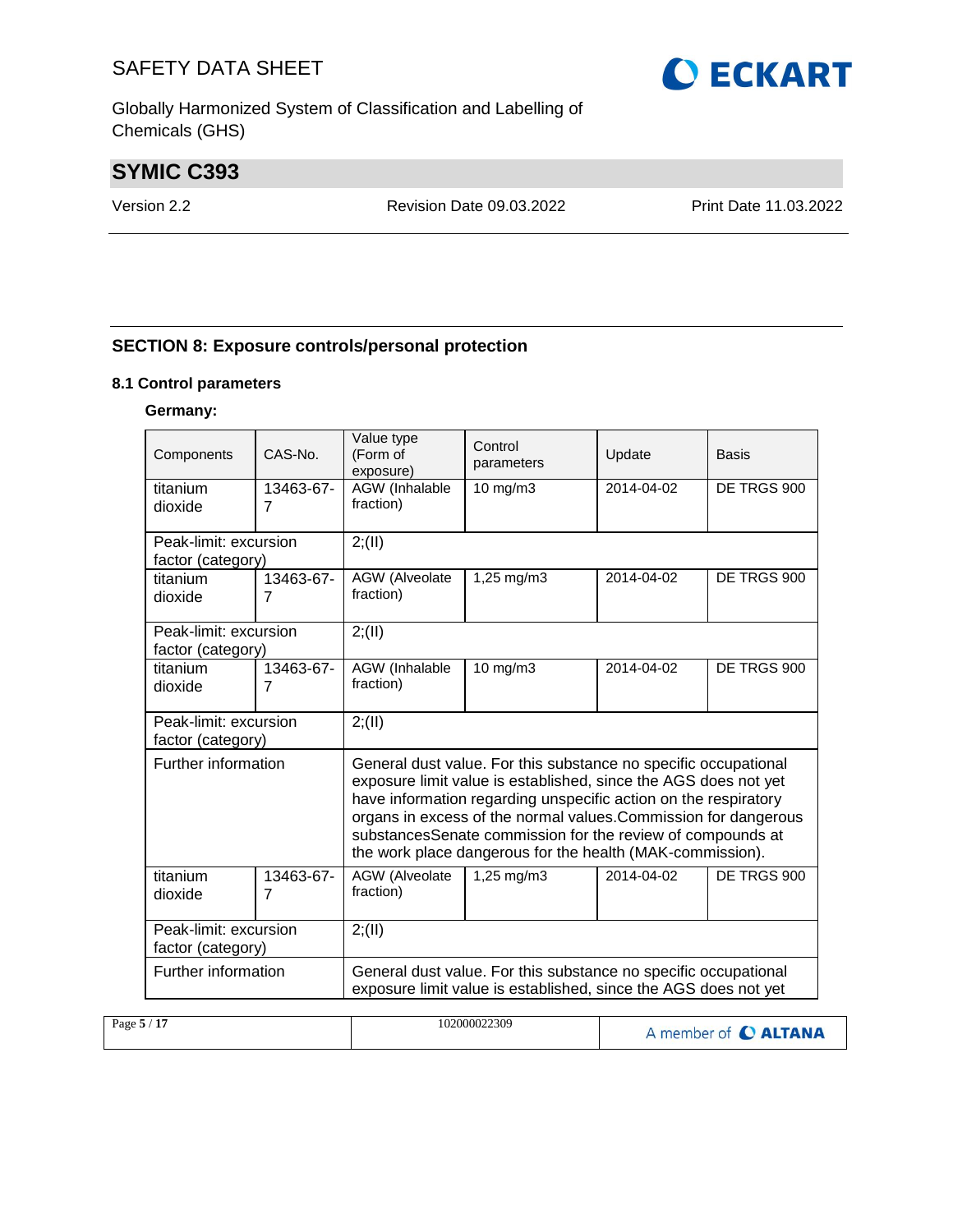Globally Harmonized System of Classification and Labelling of Chemicals (GHS)

# **SYMIC C393**

|  |  |  |  | Version 2.2 |  |
|--|--|--|--|-------------|--|
|--|--|--|--|-------------|--|

Revision Date 09.03.2022 Print Date 11.03.2022

**O ECKART** 

|                                                |                             | have information regarding unspecific action on the respiratory<br>organs in excess of the normal values. Commission for dangerous<br>substancesSenate commission for the review of compounds at<br>the work place dangerous for the health (MAK-commission). |                                           |            |             |  |  |  |
|------------------------------------------------|-----------------------------|---------------------------------------------------------------------------------------------------------------------------------------------------------------------------------------------------------------------------------------------------------------|-------------------------------------------|------------|-------------|--|--|--|
| Fluorphlogop<br>ite<br>(Mg3K[AlF2<br>O(SiO3)3] | 12003-38-<br>2              | <b>AGW</b> (Inhalable<br>fraction)                                                                                                                                                                                                                            | $1$ mg/m $3$<br>2009-07-02<br>DE TRGS 900 |            |             |  |  |  |
| Peak-limit: excursion<br>factor (category)     |                             | 4(11)                                                                                                                                                                                                                                                         |                                           |            |             |  |  |  |
| Further information                            |                             | Senate commission for the review of compounds at the work<br>place dangerous for the health (MAK-commission). Skin<br>absorptionWhen there is compliance with the OEL and biological<br>tolerance values, there is no risk of harming the unborn child        |                                           |            |             |  |  |  |
| Fluorphlogop<br>ite<br>(Mg3K[AlF2<br>O(SiO3)3] | 12003-38-<br>$\overline{2}$ | <b>TWA</b><br>2000-06-16<br>2000/39/EC<br>$2,5$ mg/m $3$                                                                                                                                                                                                      |                                           |            |             |  |  |  |
| Further information                            |                             | Indicative                                                                                                                                                                                                                                                    |                                           |            |             |  |  |  |
| diiron trioxide                                | 1309-37-1                   | AGW (Inhalable<br>10 mg/m3<br>2014-04-02<br>DE TRGS 900<br>fraction)                                                                                                                                                                                          |                                           |            |             |  |  |  |
| Peak-limit: excursion<br>factor (category)     |                             | 2; (II)                                                                                                                                                                                                                                                       |                                           |            |             |  |  |  |
| diiron trioxide                                | 1309-37-1                   | <b>AGW</b> (Alveolate<br>$1,25$ mg/m3<br>2014-04-02<br>DE TRGS 900<br>fraction)                                                                                                                                                                               |                                           |            |             |  |  |  |
| Peak-limit: excursion<br>factor (category)     |                             | 2; (II)                                                                                                                                                                                                                                                       |                                           |            |             |  |  |  |
| diiron trioxide                                | 1309-37-1                   | <b>AGW</b> (Alveolate<br>fraction)                                                                                                                                                                                                                            | $2,6$ mg/m $3$                            | 2009-02-16 | DE TRGS 900 |  |  |  |
| Peak-limit: excursion<br>factor (category)     |                             | 2; (II)                                                                                                                                                                                                                                                       |                                           |            |             |  |  |  |
| Further information                            |                             | Commission for dangerous substances                                                                                                                                                                                                                           |                                           |            |             |  |  |  |

### **United States of America (USA):**

|             | Components | CAS-No. | Value type<br>(Form of<br>exposure) | Control<br>parameters | Update | <b>Basis</b>         |  |
|-------------|------------|---------|-------------------------------------|-----------------------|--------|----------------------|--|
| Page $6/17$ |            |         |                                     | 102000022309          |        | A member of C ALTANA |  |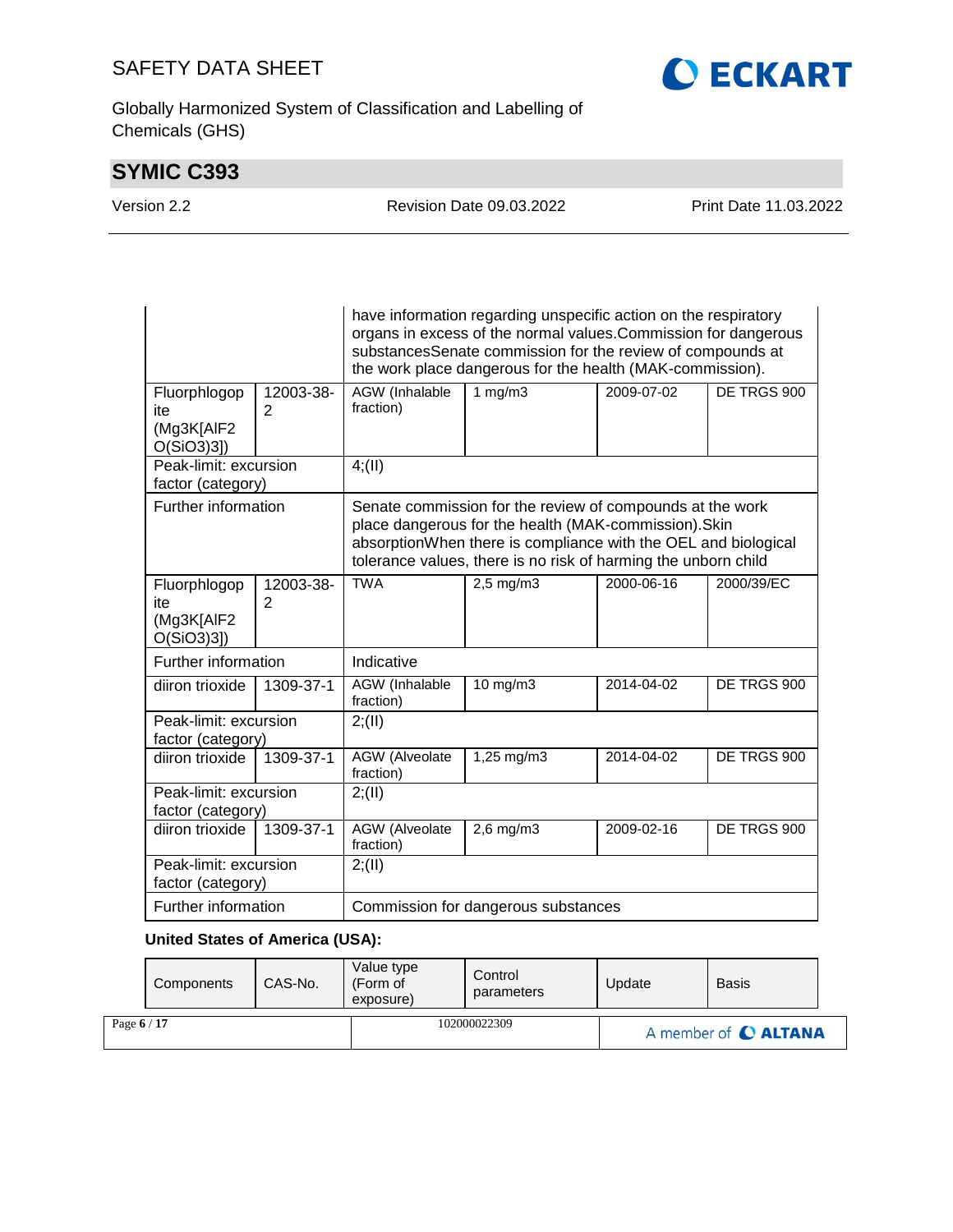

# **SYMIC C393**

Version 2.2 Revision Date 09.03.2022 Print Date 11.03.2022

**CECKART** 

| titanium<br>dioxide                               | 13463-67-<br>7              | TWA (total dust)                  | 50 Million particles<br>per cubic foot | 2012-07-01 |  |
|---------------------------------------------------|-----------------------------|-----------------------------------|----------------------------------------|------------|--|
| titanium<br>dioxide                               | 13463-67-<br>$\overline{7}$ | TWA (total dust)                  | 15 mg/m3                               | 2012-07-01 |  |
| titanium<br>dioxide                               | 13463-67-<br>7              | TWA (respirable<br>fraction)      | $5$ mg/m $3$                           | 2012-07-01 |  |
| titanium<br>dioxide                               | 13463-67-<br>$\overline{7}$ | TWA (respirable<br>fraction)      | 15 Million particles<br>per cubic foot | 2012-07-01 |  |
| titanium<br>dioxide                               | 13463-67-<br>7              | PEL (Total dust)                  | 10 mg/m3                               | 2014-11-26 |  |
| titanium<br>dioxide                               | 13463-67-<br>$\overline{7}$ | PEL (respirable<br>dust fraction) | $5$ mg/m $3$                           | 2014-11-26 |  |
| titanium<br>dioxide                               | 13463-67-<br>$\overline{7}$ | TWA (total dust)                  | 15 mg/m3                               | 2011-07-01 |  |
| titanium<br>dioxide                               | 13463-67-<br>$\overline{7}$ | <b>TWA</b> (Total<br>dust)        | $10$ mg/m $3$                          | 1989-01-19 |  |
| titanium<br>dioxide                               | 13463-67-<br>7              | PEL (Total dust)                  | $10$ mg/m $3$                          | 2014-11-26 |  |
| titanium<br>dioxide                               | 13463-67-<br>$\overline{7}$ | PEL (respirable<br>dust fraction) | $5$ mg/m $3$                           | 2014-11-26 |  |
| titanium<br>dioxide                               | 13463-67-<br>7              | <b>TWA</b>                        | $10$ mg/m $3$                          | 2014-03-01 |  |
| Fluorphlogop<br>ite<br>(Mg3K[AIF2<br>$O(SiO3)3$ ] | 12003-38-<br>2              | <b>TWA</b>                        | $2,5$ mg/m $3$                         | 2007-01-01 |  |
| Fluorphlogop<br>ite                               | 12003-38-<br>$\overline{2}$ | <b>TWA</b>                        | $2,5$ mg/m $3$                         | 2010-03-01 |  |

| Page $7/17$ | 102000022309 | A member of C ALTANA |
|-------------|--------------|----------------------|
|             |              |                      |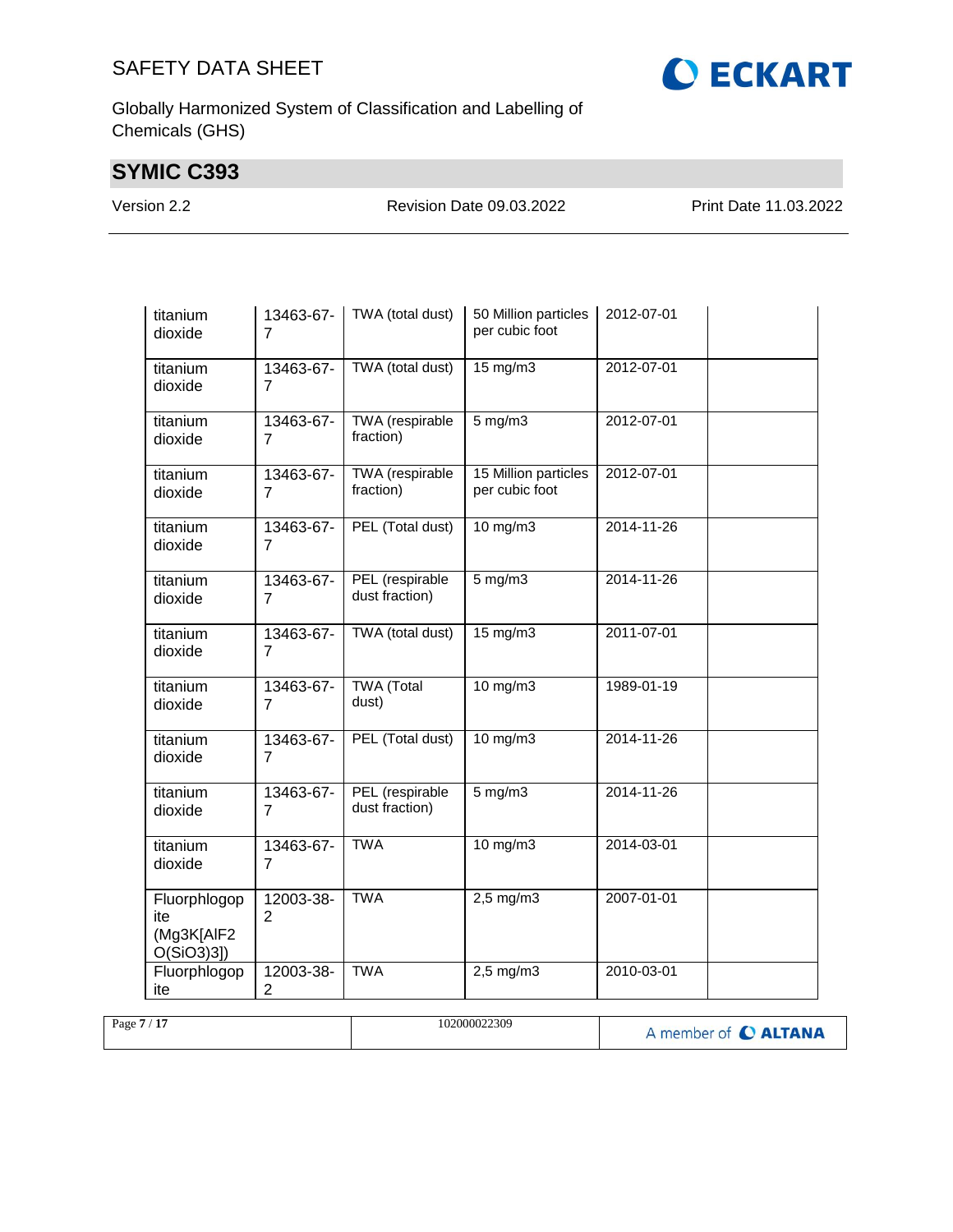

Globally Harmonized System of Classification and Labelling of Chemicals (GHS)

# **SYMIC C393**

Version 2.2 Revision Date 09.03.2022 Print Date 11.03.2022

| (Mg3K[AIF2<br>O(SiO3)3]                           |                             |                                                     |                                        |                      |
|---------------------------------------------------|-----------------------------|-----------------------------------------------------|----------------------------------------|----------------------|
| Fluorphlogop<br>ite<br>(Mg3K[AIF2<br>O(SiO3)3]    | 12003-38-<br>$\overline{2}$ | <b>TWA</b><br>(Respirable<br>particulate<br>matter) | 1 $mg/m3$                              | 2013-03-01           |
| Fluorphlogop<br>ite<br>(Mg3K[AlF2<br>$O(SiO3)3$ ] | 12003-38-<br>2              | <b>TWA</b>                                          | $2,5$ mg/m $3$                         | 1989-01-19           |
| Fluorphlogop<br>ite<br>(Mg3K[AlF2<br>O(SiO3)3]    | 12003-38-<br>$\overline{2}$ | PEL                                                 | $2,5$ mg/m3                            | 2014-11-26           |
| diiron trioxide                                   | 1309-37-1                   | TWA (total dust)                                    | 50 Million particles<br>per cubic foot | 2012-07-01           |
| diiron trioxide                                   | 1309-37-1                   | TWA (total dust)                                    | $15 \text{ mg/m}$                      | 2012-07-01           |
| diiron trioxide                                   | 1309-37-1                   | <b>TWA</b> (respirable<br>fraction)                 | $5 \text{ mg/m}$                       | 2012-07-01           |
| diiron trioxide                                   | 1309-37-1                   | TWA (respirable<br>fraction)                        | 15 Million particles<br>per cubic foot | 2012-07-01           |
| diiron trioxide                                   | 1309-37-1                   | PEL (Total dust)                                    | $10$ mg/m $3$                          | 2014-11-26           |
| diiron trioxide                                   | 1309-37-1                   | PEL (respirable<br>dust fraction)                   | $5$ mg/m $3$                           | 2014-11-26           |
| diiron trioxide                                   | 1309-37-1                   | <b>TWA</b><br>(Respirable<br>particulate<br>matter) | $5$ mg/m $3$                           | 2007-01-01           |
| diiron trioxide                                   | 1309-37-1                   | <b>TWA (Fumes)</b>                                  | $10$ mg/m $3$                          | 2011-07-01           |
| diiron trioxide                                   | 1309-37-1                   | TWA (total dust)                                    | $15 \text{ mg/m}$                      | 2011-07-01           |
| diiron trioxide                                   | 1309-37-1                   | <b>TWA</b> (respirable<br>fraction)                 | $5 \text{ mg/m}$                       | 2011-07-01           |
| diiron trioxide                                   | 1309-37-1                   | TWA (dust and<br>fume)                              | $5$ mg/m $3$                           | 2013-10-08           |
| diiron trioxide                                   | 1309-37-1                   | <b>TWA</b> (Fumes)                                  | $10$ mg/m $3$                          | 1989-01-19           |
| Page $8/17$                                       |                             |                                                     | 102000022309                           | A member of C ALTANA |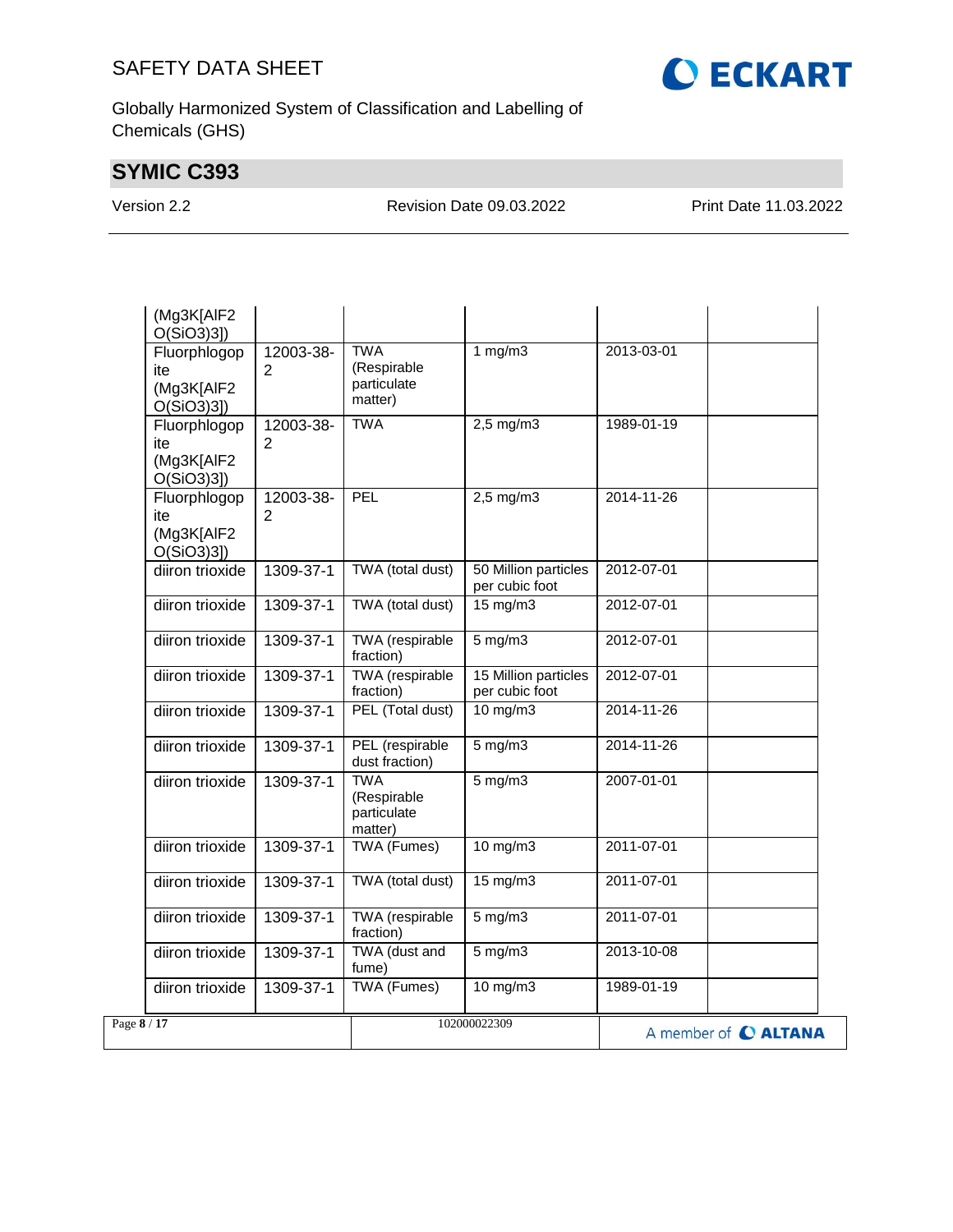

Globally Harmonized System of Classification and Labelling of Chemicals (GHS)

# **SYMIC C393**

| Version 2.2<br>Revision Date 09.03.2022 | Print Date 11.03.2022 |
|-----------------------------------------|-----------------------|
|-----------------------------------------|-----------------------|

| diiron trioxide |           | 1309-37-1   PEL (Total dust)   10 mg/m3 |                    | 2014-11-26 |  |
|-----------------|-----------|-----------------------------------------|--------------------|------------|--|
| diiron trioxide | 1309-37-1 | PEL (respirable<br>dust fraction)       | $5 \text{ mg/m}$   | 2014-11-26 |  |
| diiron trioxide | 1309-37-1 | PEL (Fumes)                             | $5 \text{ mg/m}$ 3 | 2014-11-26 |  |

#### **8.2 Exposure controls**

| Personal protective equipment<br>Eye protection          | Safety glasses                                                     |
|----------------------------------------------------------|--------------------------------------------------------------------|
| Skin and body protection                                 | Protective suit                                                    |
| Respiratory protection                                   | No personal respiratory protective equipment normally<br>required. |
| <b>Environmental exposure controls</b><br>General advice | No special environmental precautions required.                     |

#### **SECTION 9: Physical and chemical properties**

#### **9.1 Information on basic physical and chemical properties**

| Page 9 / 17                 | 102000022309                                  | A member of C ALTANA |  |
|-----------------------------|-----------------------------------------------|----------------------|--|
| Boiling point/boiling range | : No data available                           |                      |  |
| Freezing point              | : No data available                           |                      |  |
| рH                          | : substance/mixture is non-soluble (in water) |                      |  |
| Odour                       | characteristic<br>t.                          |                      |  |
| Colour                      | $:$ gold                                      |                      |  |
| Appearance                  | powder                                        |                      |  |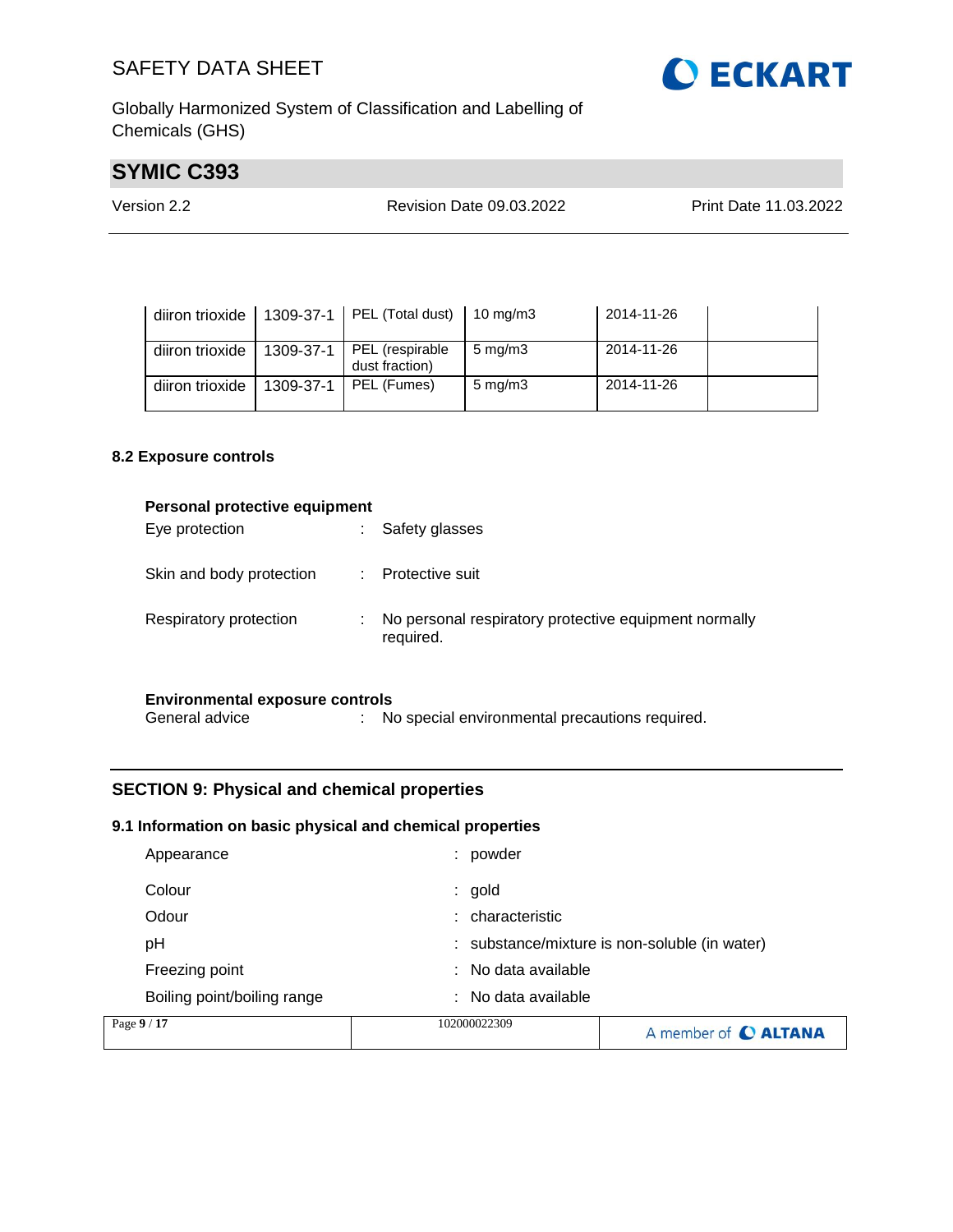Globally Harmonized System of Classification and Labelling of Chemicals (GHS)

# **SYMIC C393**

| Version 2.2 | Revision Date 09.03.2022 | <b>Print Date 11.03.2022</b> |
|-------------|--------------------------|------------------------------|
|             |                          |                              |

| Flash point                            |   | No data available |
|----------------------------------------|---|-------------------|
| <b>Bulk density</b>                    | t | No data available |
| Flammability (solid, gas)              | t | Will not burn     |
|                                        |   |                   |
| Auto-flammability                      |   | No data available |
| Upper explosion limit                  |   | No data available |
| Lower explosion limit                  |   | No data available |
| Vapour pressure                        |   | No data available |
| Density                                |   | No data available |
| Solubility(ies)                        |   |                   |
| Water solubility                       |   | insoluble         |
|                                        |   |                   |
| Miscibility with water                 |   | immiscible        |
| Solubility in other solvents           |   | No data available |
| Partition coefficient: n-octanol/water |   | No data available |
| Ignition temperature                   |   | No data available |
| Thermal decomposition                  |   | No data available |
| Viscosity, dynamic                     |   | No data available |
| Viscosity, kinematic                   |   | No data available |
| Flow time                              |   | No data available |

#### **9.2 Other information**

No data available

### **SECTION 10: Stability and reactivity**

#### **10.1 Reactivity**

No decomposition if stored and applied as directed.

| Page 10 / 17 | 102000022309 | A member of C ALTANA |
|--------------|--------------|----------------------|
|              |              |                      |

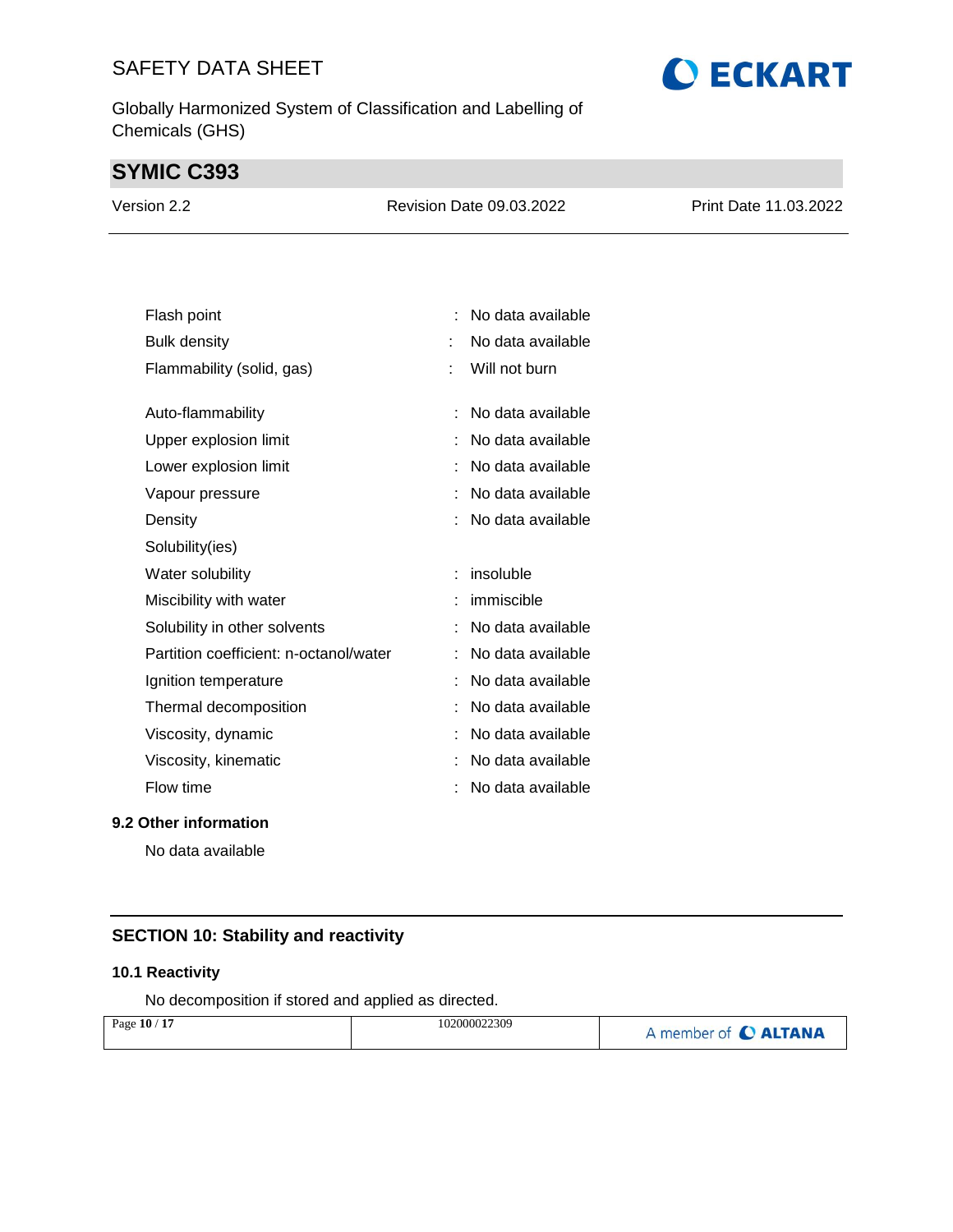Globally Harmonized System of Classification and Labelling of Chemicals (GHS)



# **SYMIC C393**

| Version 2.2                                         | <b>Revision Date 09.03.2022</b>                                                          | Print Date 11.03.2022 |
|-----------------------------------------------------|------------------------------------------------------------------------------------------|-----------------------|
|                                                     |                                                                                          |                       |
| <b>10.2 Chemical stability</b>                      |                                                                                          |                       |
| No decomposition if stored and applied as directed. |                                                                                          |                       |
| 10.3 Possibility of hazardous reactions             |                                                                                          |                       |
| Hazardous reactions                                 | : Stable under recommended storage conditions., No hazards<br>to be specially mentioned. |                       |
| <b>10.4 Conditions to avoid</b>                     |                                                                                          |                       |
| Conditions to avoid                                 | : No data available                                                                      |                       |
| 10.5 Incompatible materials                         |                                                                                          |                       |
| Materials to avoid                                  | : No data available                                                                      |                       |
| 10.6 Hazardous decomposition products               |                                                                                          |                       |
| Hazardous decomposition<br>products                 | : No data available                                                                      |                       |
| Other information                                   | : No data available                                                                      |                       |
| <b>SECTION 11: Toxicological information</b>        |                                                                                          |                       |
| 11.1 Information on toxicological effects           |                                                                                          |                       |

#### **Acute toxicity**

| <b>Components:</b> |  |
|--------------------|--|
|                    |  |

| titanium dioxide :  |                             |
|---------------------|-----------------------------|
| Acute oral toxicity | : LD50 Rat: $>$ 5 000 mg/kg |

Acute inhalation toxicity : LC50 Rat: 6,8 mg/l

| Page $11/17$ | 102000022309 | A member of C ALTANA |
|--------------|--------------|----------------------|
|--------------|--------------|----------------------|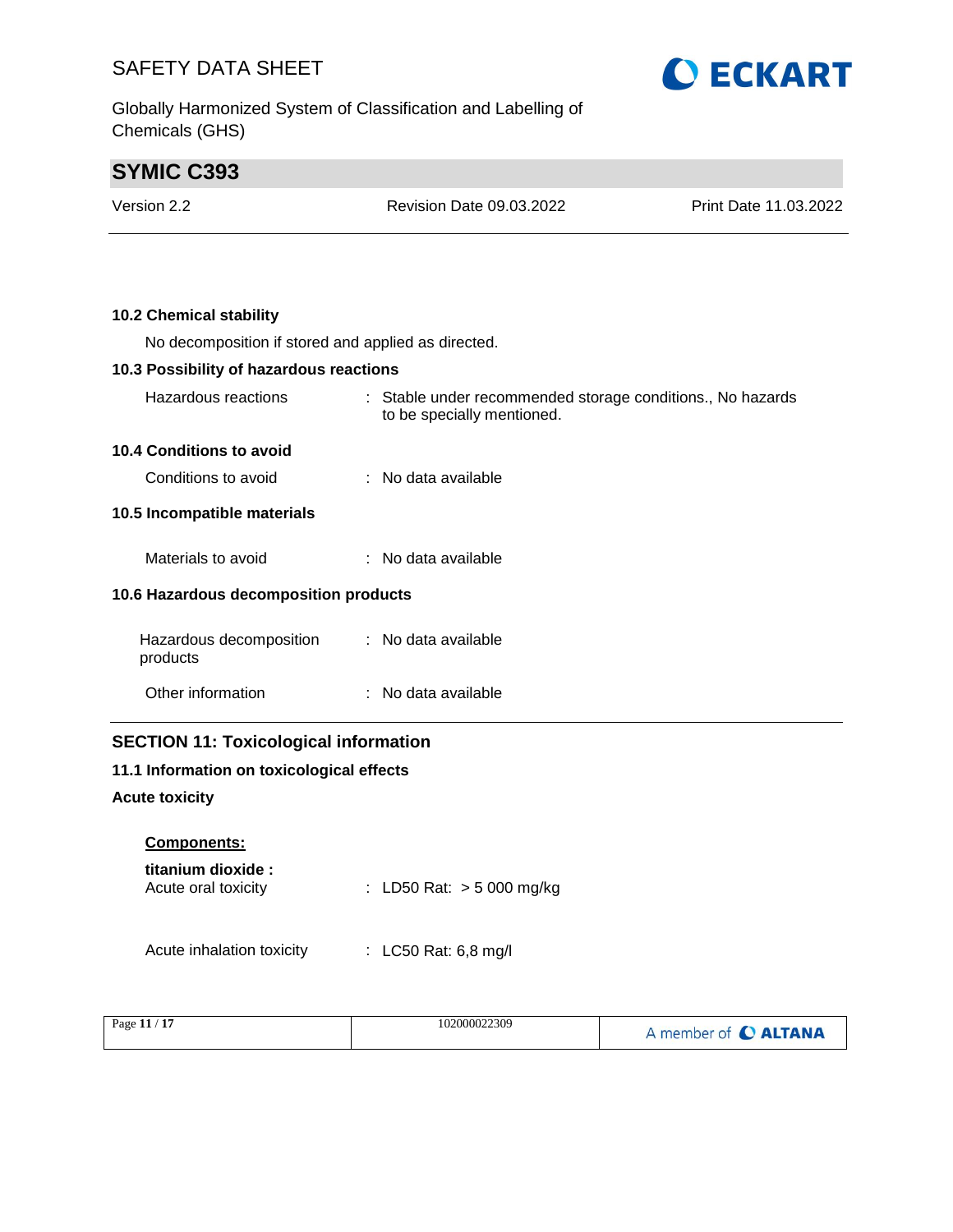Globally Harmonized System of Classification and Labelling of Chemicals (GHS)



| <b>SYMIC C393</b>                         |                              |                       |
|-------------------------------------------|------------------------------|-----------------------|
| Version 2.2                               | Revision Date 09.03.2022     | Print Date 11.03.2022 |
|                                           |                              |                       |
|                                           |                              |                       |
|                                           | Exposure time: 4 h           |                       |
|                                           | Test atmosphere: dust/mist   |                       |
| Acute dermal toxicity                     | : LD50 Rabbit: > 5 000 mg/kg |                       |
| <b>Skin corrosion/irritation</b>          |                              |                       |
| No data available                         |                              |                       |
| Serious eye damage/eye irritation         |                              |                       |
| No data available                         |                              |                       |
| Respiratory or skin sensitisation         |                              |                       |
| No data available                         |                              |                       |
| Carcinogenicity                           |                              |                       |
| No data available                         |                              |                       |
| <b>Toxicity to reproduction/fertility</b> |                              |                       |
| No data available                         |                              |                       |
| Reprod.Tox./Development/Teratogenicity    |                              |                       |
| No data available                         |                              |                       |
| <b>STOT - single exposure</b>             |                              |                       |
| No data available                         |                              |                       |
| <b>STOT - repeated exposure</b>           |                              |                       |
| Page 12 / 17                              | 102000022309                 | A member of C ALTANA  |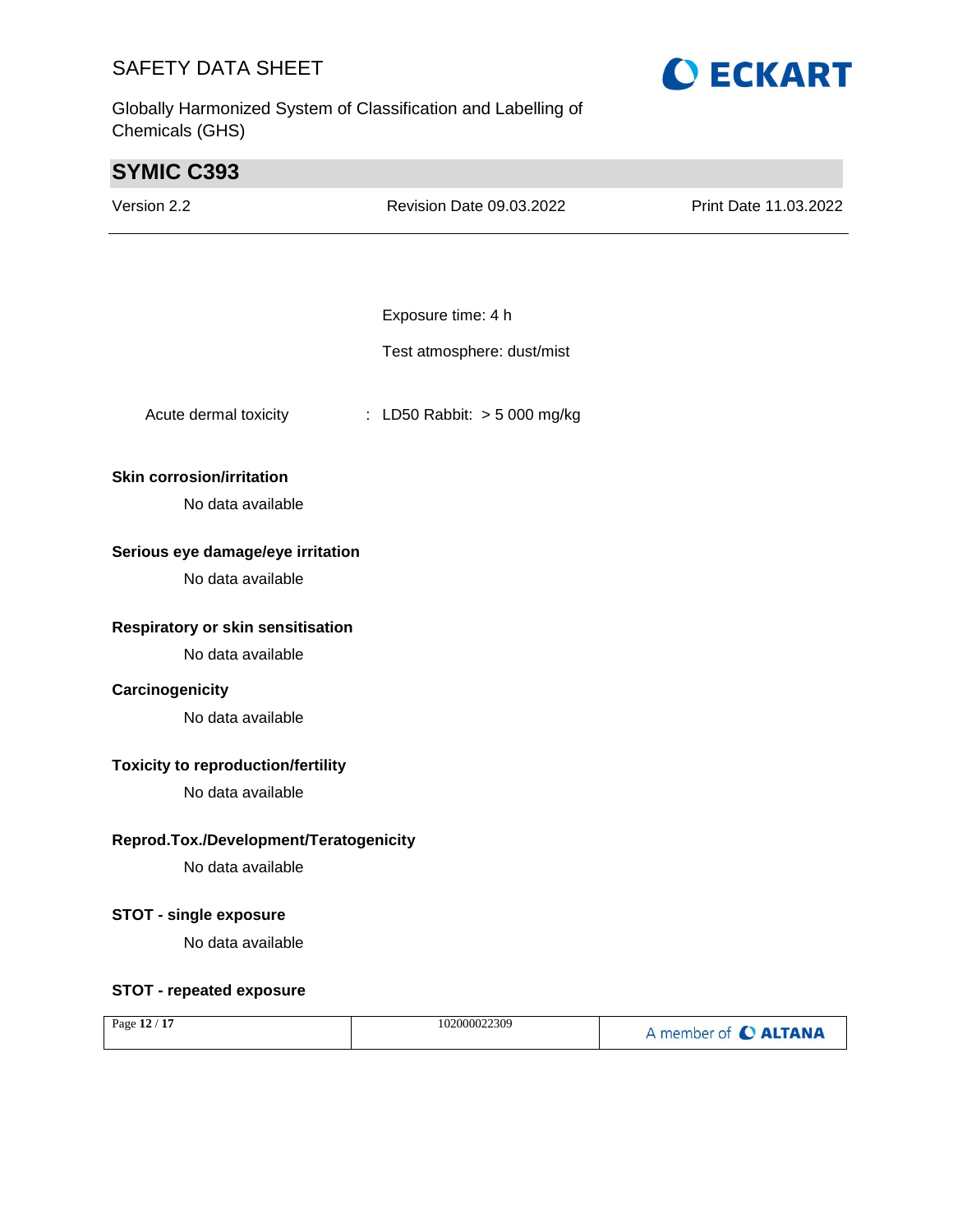Globally Harmonized System of Classification and Labelling of Chemicals (GHS)

# **SYMIC C393**

Version 2.2 Revision Date 09.03.2022 Print Date 11.03.2022

No data available

#### **Aspiration toxicity**

No data available

#### **Further information**

#### **Product**

No data available

### **SECTION 12: Ecological information**

#### **12.1 Toxicity**

No data available

#### **12.2 Persistence and degradability**

No data available

#### **12.3 Bioaccumulative potential**

No data available

#### **12.4 Mobility in soil**

No data available

#### **12.5 Results of PBT and vPvB assessment**

No data available

| Page 13 / 17 | 102000022309 | A member of C ALTANA |
|--------------|--------------|----------------------|
|--------------|--------------|----------------------|

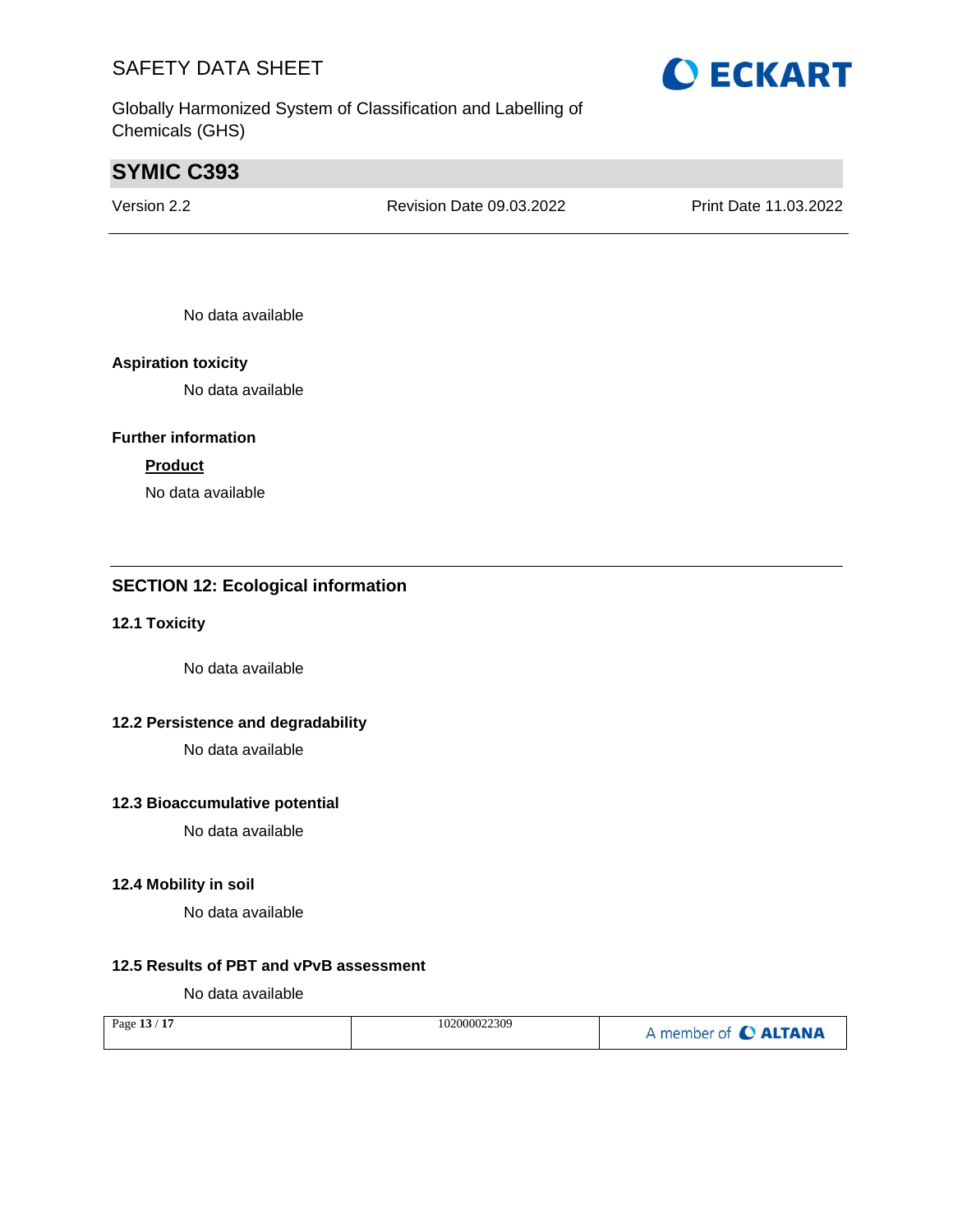Globally Harmonized System of Classification and Labelling of Chemicals (GHS)

# **SYMIC C393**

| Print Date 11.03.2022           |
|---------------------------------|
| <b>Revision Date 09.03.2022</b> |

#### **12.6 Other adverse effects**

#### **Product:**

Additional ecological information : No data available

#### **SECTION 13: Disposal considerations**

#### **13.1 Waste treatment methods**

Contaminated packaging : Empty containers should be taken to an approved waste handling site for recycling or disposal.

#### **SECTION 14: Transport information**

#### **14.1 UN number**

**ADR**

Not dangerous goods

**TDG**

Not dangerous goods

**CFR**

Not dangerous goods

**IMDG**

Not dangerous goods

#### **IATA**

Not dangerous goods

| Page 14 / 17 | 102000022309 | A member of C ALTANA |
|--------------|--------------|----------------------|
|--------------|--------------|----------------------|

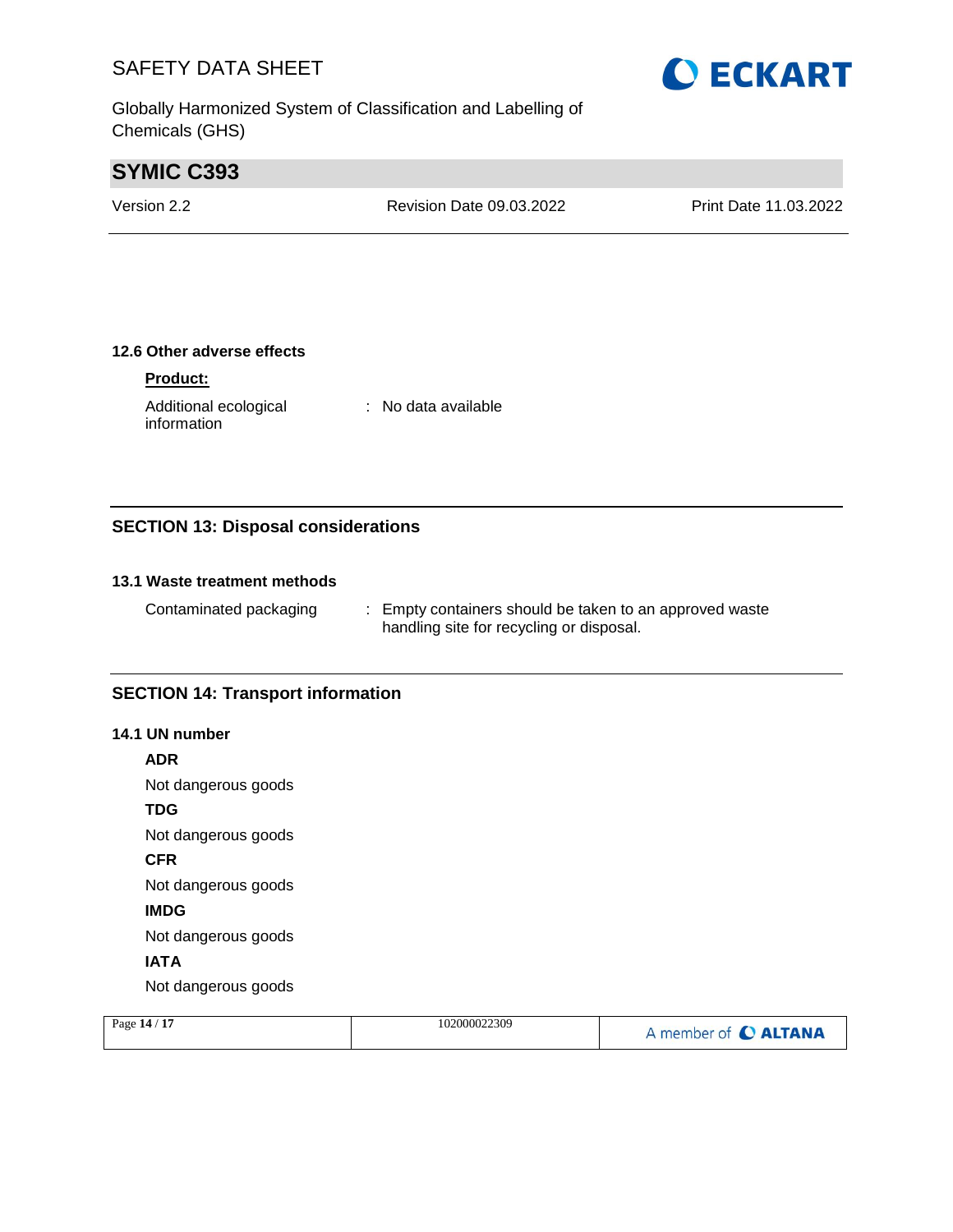

Globally Harmonized System of Classification and Labelling of Chemicals (GHS)

# **SYMIC C393**

| Version 2.2 | Revisior |
|-------------|----------|

n Date 09.03.2022 Print Date 11.03.2022

#### **14.2 Proper shipping name ADR**

- Not dangerous goods
- **TDG**
- Not dangerous goods
- **CFR**
- Not dangerous goods
- **IMDG**
- Not dangerous goods

#### **IATA**

Not dangerous goods

#### **14.3 Transport hazard class**

#### **ADR**

Not dangerous goods

#### **TDG**

Not dangerous goods

#### **CFR**

Not dangerous goods

#### **IMDG**

Not dangerous goods

#### **IATA**

Not dangerous goods

#### **14.4 Packing group**

#### **ADR**

Not dangerous goods

### **TDG**

Not dangerous goods

| Page 15 / 17 | 102000022309 | A member of C ALTANA |
|--------------|--------------|----------------------|
|              |              |                      |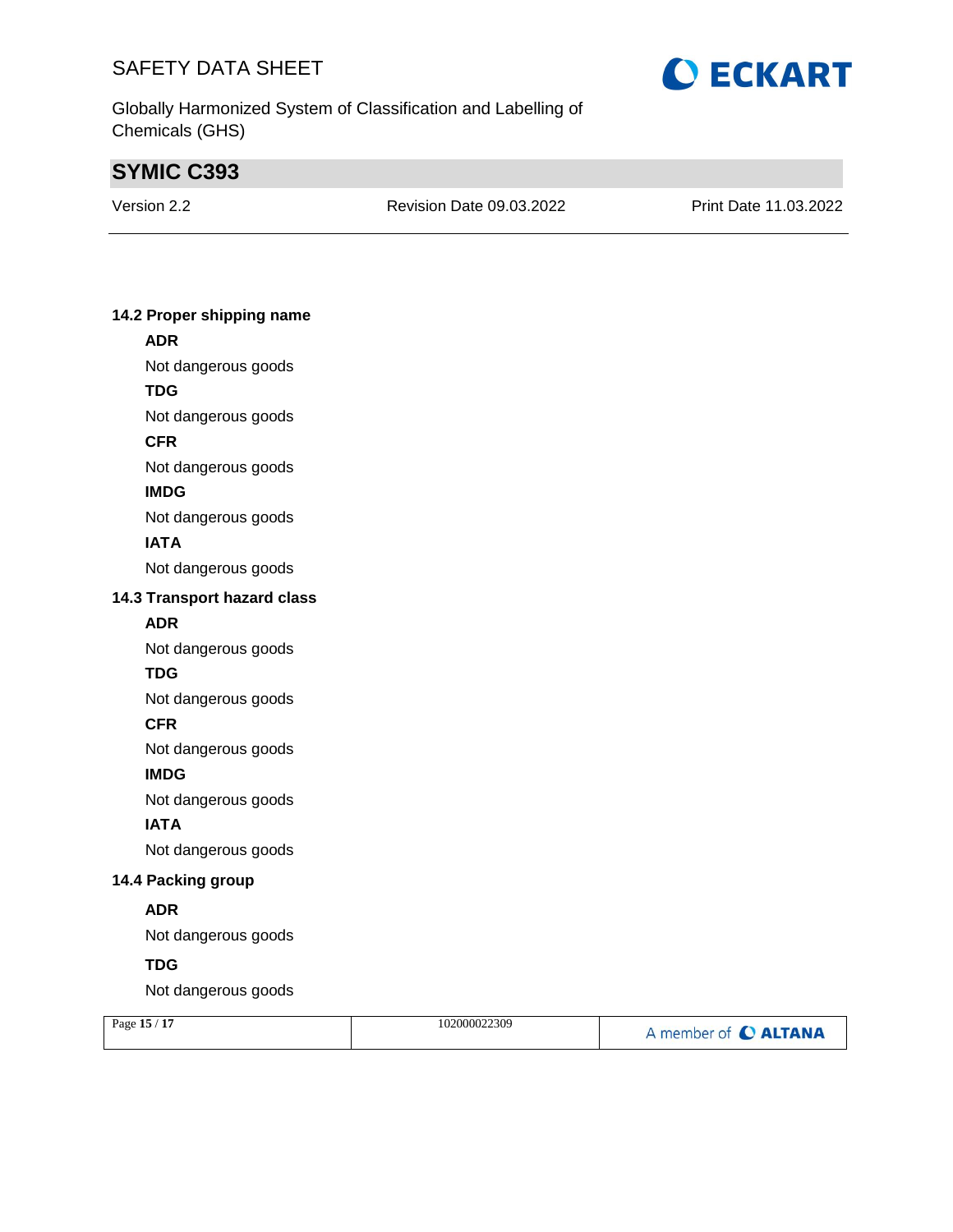Globally Harmonized System of Classification and Labelling of Chemicals (GHS)

# **SYMIC C393**

Version 2.2 Revision Date 09.03.2022 Print Date 11.03.2022

#### **CFR**

Not dangerous goods

**IMDG**

Not dangerous goods

**IATA**

Not dangerous goods

**14.5 Environmental hazards**

#### **14.6 Special precautions for user**

Not classified as dangerous in the meaning of transport regulations.

#### **14.7 Transport in bulk according to Annex II of MARPOL 73/78 and the IBC Code**

No data available

#### **SECTION 15: Regulatory information**

#### **15.1 Safety, health and environmental regulations/legislation specific for the substance or mixture**

| Page 16 / 17                                                                                               | 102000022309 | A member of C ALTANA |
|------------------------------------------------------------------------------------------------------------|--------------|----------------------|
| REACH - Restrictions on the manufacture, placing on<br>the market and use of certain dangerous substances, |              | $:$ Not applicable   |
| Regulation (EU) 2019/1021 on persistent organic<br>pollutants (recast)                                     |              | $:$ Not applicable   |
| Regulation (EC) No 1005/2009 on substances that<br>deplete the ozone layer                                 |              | $:$ Not applicable   |
| REACH - Candidate List of Substances of Very High<br>Concern for Authorisation (Article 59).               |              | $:$ Not applicable   |